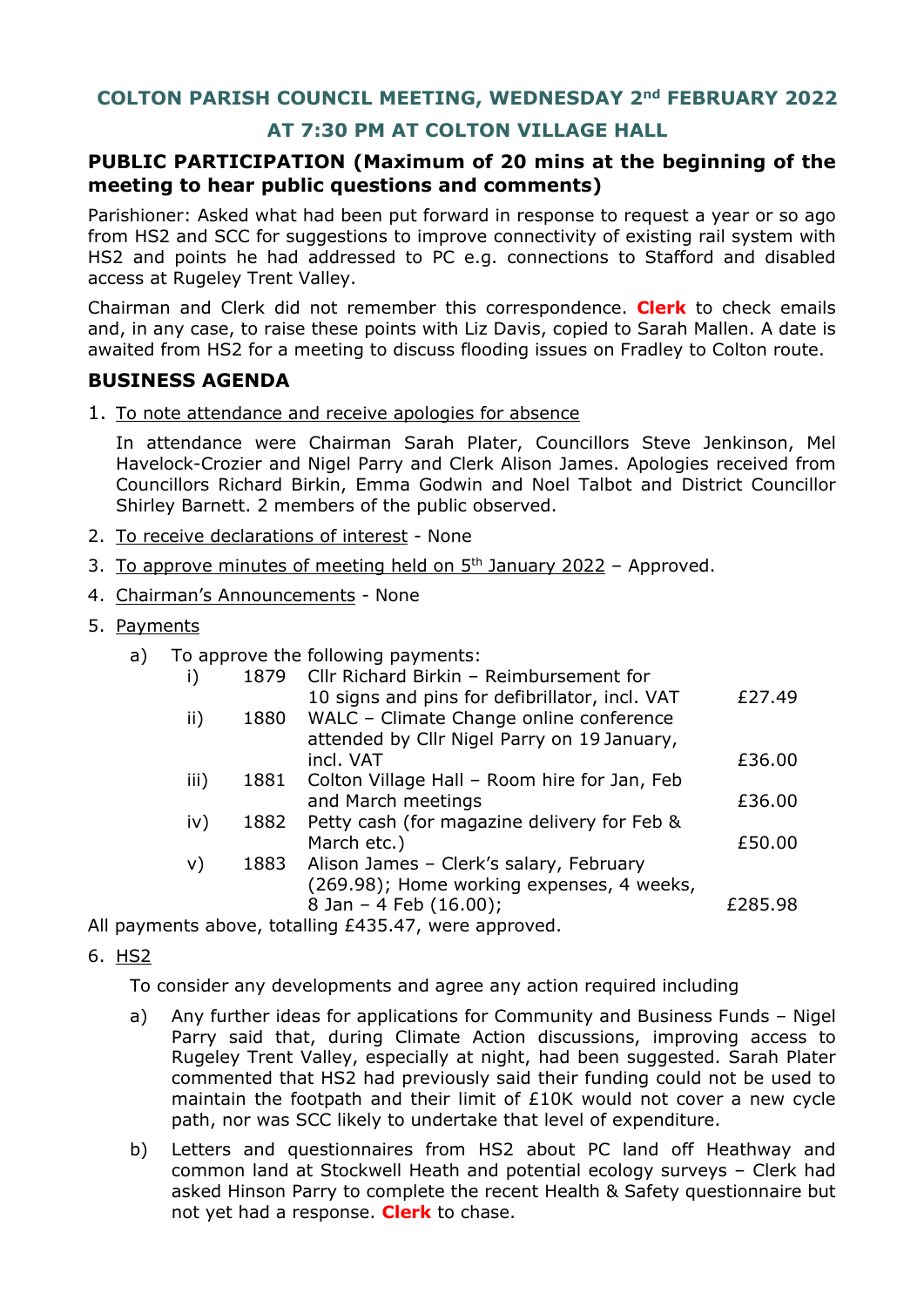- c) Response from Liz Davis to queries raised at last meeting Queries acknowledged and passed to relevant teams for answer, including looking at offering evening sessions for presentations and security at Stockwell Heath. One of empty properties there now up for rent. Andy Chappell had agreed to attend presentations on PC's behalf, where possible, to lend his expertise.
- d) Potential multi-agency meeting to discuss flooding issues in Fradley to Colton – No date yet fixed but Sarah Plater had said she would attend.
- e) Impact of temporary road closure on Moor Lane/Newlands Lane Road closure had happened and no flooding in village at the time fortunately.

## 7. Planning Matters

- a) To note any applications received and make observations to the Planning Authority - None received.
- b) To report on any recent decisions of the Planning Authority None
- c) To consider any further action required on application 18/01303/FULM Proposed gas fired power station on Land North of Bellamour Lane – Confirmation of case officer received from Andy Chappell who had also confirmed that George Burda was still prepared to speak against the application at LDC on PC's behalf when required.
- d) To consider any update on application relating to mobile home at Moor Lane - According to LDC, the landowner intends to put in another application.

## 8. Highways, Footpaths and Open Spaces

- a) To report on progress and agree any action required:
	- i) Flooding including Blithbury Road and Colton Road by the Yorkshireman and Environment Agency's modelling of brook flow and request for landowner information to encourage tree planting – EA consultant had circulated some initial results of modelling and asked whether there had ever been any flooding behind school, as predicted by model. He had also requested details of schemes for funding tree planting were passed to landowners but not clear how viable these were.
	- ii) Drain and gully clearance around the parish, including any response from Highways – Mary Lee's email appeared to be giving approval for PC to arrange drain clearance itself. **Clerk** to seek confirmation and also ask when Highways anticipate doing outstanding works listed for Bellamour Way. Also to emphasise that drains on Bellamour Lane had definitely not been cleared in the last few years and need doing.
	- iii) Provision for PC gritting of roads not covered by SCC Had not been required so far but arrangements in place to initiate if it was.
	- iv) Any footpath/Rights of Way issues Unsuitable gate and electric fence on bridleway Colton 32 – Clerk had written to HS2 and landowner respectively but nothing heard back so far.
	- v) Potentially diseased ash trees by B5013 towards Admaston Responses from landowners – Several landowners had responded to letters sent, questioning which trees or whether on their land. Sarah Plater said trees had been identified by observation and there was no adequate map to circulate. **Clerk** to reply saying position would be reviewed in a few months when trees were back in leaf.
	- vi) Rats at Stockwell Heath pond and response from LDC Environmental Health – LDC had written to parishioner about leaving food out. **Councillors** passing pond were asked to monitor situation.
- 9. To receive update on delivery and installation of new village signs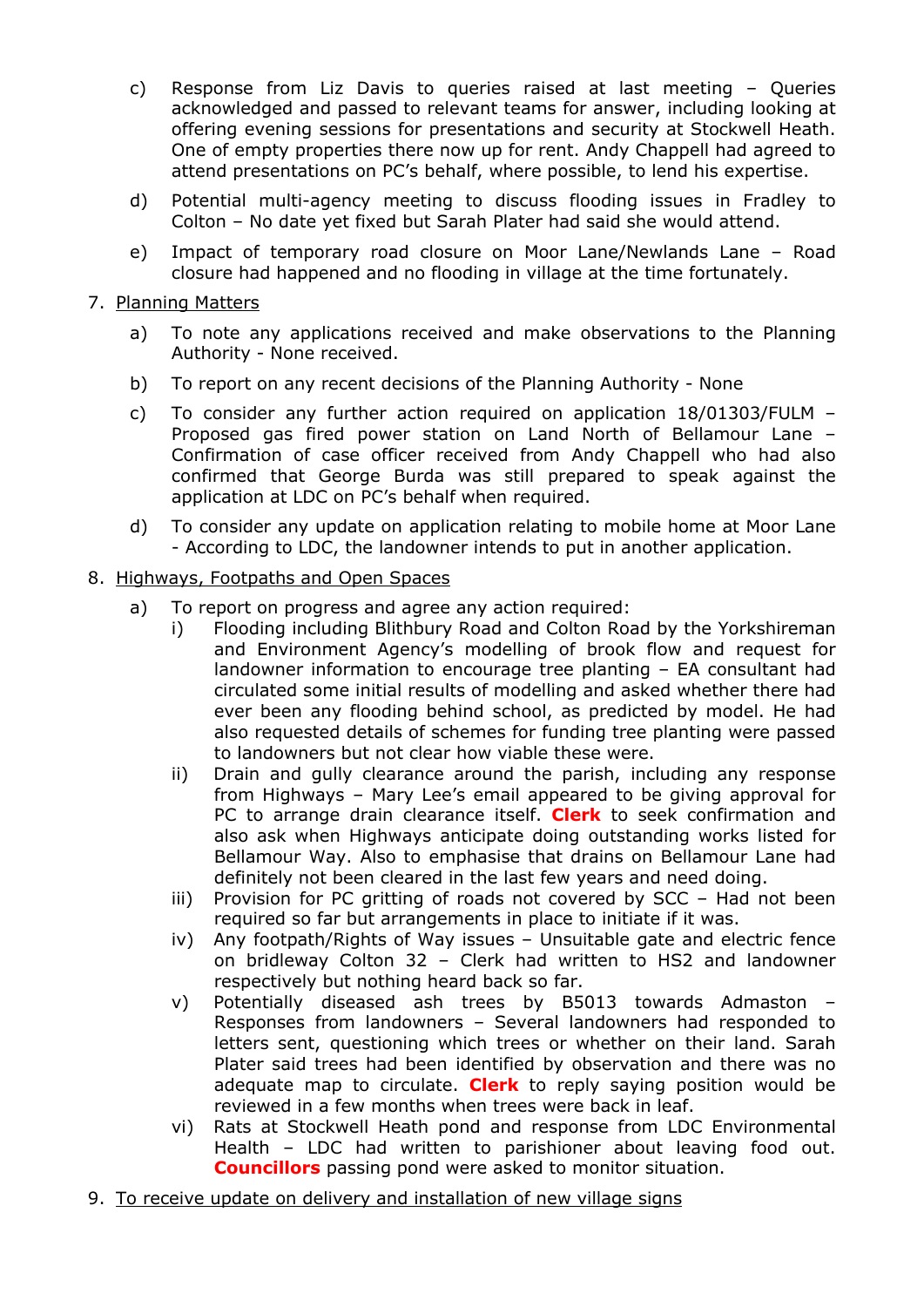Signs were ordered in December but no delivery date yet notified. **Clerk** to send details of signs to **Mel Havelock-Crozier** to seek a third quote for installation.

## 10.To receive update on signage for village defibrillator

Richard Birkin had obtained signs so **Clerk** to ask if he can put them up.

## 11.To discuss action on Climate Change and working towards Carbon Neutral Colton

Nigel Parry had circulated report of ideas and avenues being explored. Meeting attendees had discussed preparing a Neighbourhood Plan and referred to documents prepared by previous working group and those of other parishes. Contact made with Woodland Trust about a grant for tree planting, with clearer idea of potential locations needed. Village Hall happy to have some beehives at top of field. Other ideas were a car share scheme, wildflower seeding, a cycle path to Rugeley and setting up a repair workshop. EV chargers considered but Village Hall does not currently have money for them. A list of possible pledges individuals could make as their contribution to climate action is being compiled and could be advertised at Parish Assembly. **Nigel Parry** to contact school to try to get them involved. Nigel Parry also reported on Climate Action conference he had joined online and had used their and SCC's information to compare Colton's carbon footprint to national average and calculate his household's carbon footprint. Sarah Plater said it would be most useful to know how to calculate your own footprint and to hear what simple, practical steps can be taken to reduce that. Next meeting to be held later in month at Dun Cow.

## 12.To discuss ways to celebrate the Queen's Platinum Jubilee in the parish

An open meeting was to be held the following evening for those with ideas and interest in getting involved. Village Hall was already booked for a private event on Sunday 5th June so any event there would need to be held on the Saturday. The Dun Cow were probably going to organise some events on their premises. As PC had been prepared to support a post-Covid event last year, which had ultimately had to be postponed, it agreed to put up the same amount of up to £1,000 for Jubilee events, if matched by VHMC and all spend supported by evidence.

Nigel Parry updated that VHMC has not banned fireworks at the Village Hall (as recorded at item 12 of December 2021 PC meeting minutes). VHMC has instead inserted clauses in the hirer's contract limiting times and requiring villagers to be notified in advance.

#### 13.Correspondence

To note items of correspondence received and agree any actions required:

- a) HS2 Temporary road closures on Jonghams Lane, 27-28<sup>th</sup> January, 9am -4pm and Moor Lane/part of Newlands Lane,  $31<sup>st</sup>$  January – 4<sup>th</sup> February, 9am – 4pm for ground penetrating & other surveys (Email, circulated to councillors & parish magazine)
- b) SCC Road closure on Thursday  $3<sup>rd</sup>$  February (or as near as practical), 9.30-3.30, on Moor Lane from junction with B5013 Uttoxeter Rd, for pole testing work (Email, circulated to cllrs and parish magazine editor)
- c) HS2 Further virtual one-to-one appointments available on various dates in February – June for any residents, businesses, local organisations etc. to ask questions of the HS2 engagement team (Email, circulated to councillors and parish magazine)
- d) LDC Printed copy of bin collection calendar can be obtained by ringing the Joint Waste Service on 0345 002 0022 (Email, circulated to cllrs & parish magazine)